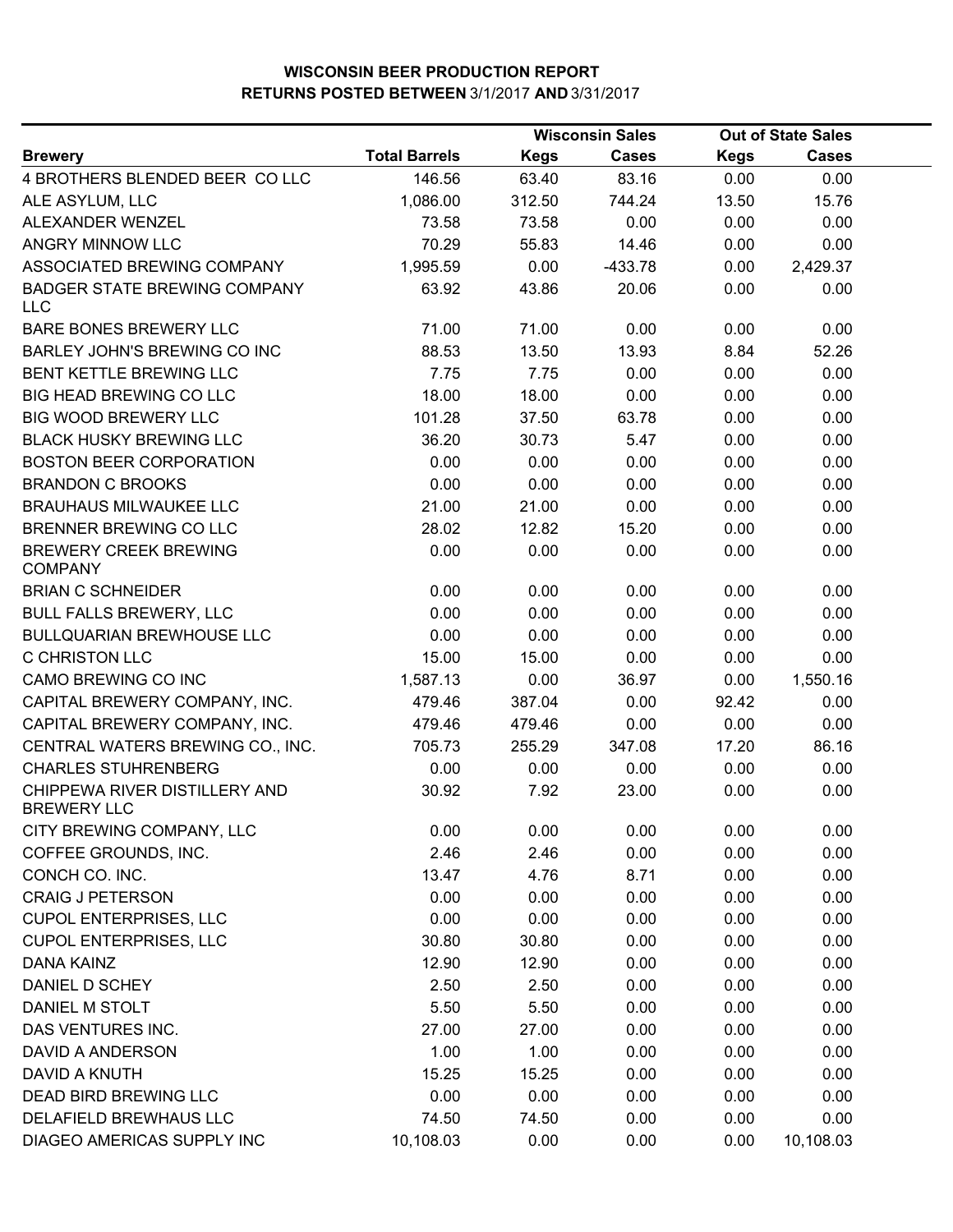|                                                            |                      |             | <b>Wisconsin Sales</b> |             | <b>Out of State Sales</b> |  |
|------------------------------------------------------------|----------------------|-------------|------------------------|-------------|---------------------------|--|
| <b>Brewery</b>                                             | <b>Total Barrels</b> | <b>Kegs</b> | <b>Cases</b>           | <b>Kegs</b> | <b>Cases</b>              |  |
| <b>DISTRICT 14 CRAFT BREWING LLC</b>                       | 0.00                 | 0.00        | 0.00                   | 0.00        | 0.00                      |  |
| DJ FEDDERLY MANAGEMENT<br><b>CONSULTANT LLC</b>            | 3.86                 | 3.86        | 0.00                   | 0.00        | 0.00                      |  |
| DOOR COUNTY BREWING CO LLC                                 | 1.00                 | 1.00        | 0.00                   | 0.00        | 0.00                      |  |
| DOOR COUNTY BREWING CO LLC                                 | 160.00               | 160.00      | 0.00                   | 0.00        | 0.00                      |  |
| <b>DUBUQUE BREWING &amp; MALTING</b><br><b>COMPANY LLC</b> | 21.07                | 0.00        | 0.02                   | 3.00        | 18.05                     |  |
| EAGLE TRACE BREWING COMPANY<br><b>LLC</b>                  | 5.16                 | 5.16        | 0.00                   | 0.00        | 0.00                      |  |
| <b>ESSER DISTRIBUTING CO INC</b>                           | 11.50                | 11.50       | 0.00                   | 0.00        | 0.00                      |  |
| <b>EVANS BREWING COMPANY INC</b>                           | 1,092.39             | 0.00        | 0.00                   | 0.00        | 1,092.39                  |  |
| FK&P, LLC                                                  | 6.85                 | 6.85        | 0.00                   | 0.00        | 0.00                      |  |
| FERMENTORIUM BEVERAGE<br><b>COMPANY LLC</b>                | 65.36                | 52.74       | 12.62                  | 0.00        | 0.00                      |  |
| FIVE STAR BREWING CO INC.                                  | 642.02               | 0.00        | 13.21                  | 0.00        | 628.81                    |  |
| FOX RIVER BREWING COMPANY II, LLC                          | 99.36                | 99.36       | 0.00                   | 0.00        | 0.00                      |  |
| FOX RIVER BREWING COMPANY, LLC                             | 93.10                | 93.10       | 0.00                   | 0.00        | 0.00                      |  |
| FRANKENMUTH BREWING COMPANY                                | 0.00                 | 0.00        | 0.00                   | 0.00        | 0.00                      |  |
| <b>FRESAR INC</b>                                          | 0.97                 | 0.81        | 0.16                   | 0.00        | 0.00                      |  |
| <b>FULTON LLC</b>                                          | 44.32                | 16.25       | 28.07                  | 0.00        | 0.00                      |  |
| GD3 LLC                                                    | 160.60               | 160.60      | 0.00                   | 0.00        | 0.00                      |  |
| GD4, LLC                                                   | 47.00                | 47.00       | 0.00                   | 0.00        | 0.00                      |  |
| <b>GEORGE BREGAR</b>                                       | 45.75                | 0.00        | 45.75                  | 0.00        | 0.00                      |  |
| GJS SALES, INC.                                            | 0.00                 | 0.00        | 0.00                   | 0.00        | 0.00                      |  |
| <b>GOOD CITY BREWING LLC</b>                               | 137.97               | 80.20       | 57.77                  | 0.00        | 0.00                      |  |
| <b>GRANITE CITY RESTAURANT</b><br><b>OPERATIONS INC</b>    | 20.00                | 20.00       | 0.00                   | 0.00        | 0.00                      |  |
| <b>GRAY BREWING CO.</b>                                    | 111.61               | 68.84       | 26.20                  | 1.33        | 15.24                     |  |
| <b>GREEN BAY BREWING COMPANY</b>                           | 170.78               | 75.75       | 95.03                  | 0.00        | 0.00                      |  |
| <b>GREENVIEW BREWING LLC</b>                               | 6.67                 | 2.03        | 4.64                   | 0.00        | 0.00                      |  |
| <b>GUY R LILJA</b>                                         | 0.00                 | 0.00        | 0.00                   | 0.00        | 0.00                      |  |
| HILLSBORO BREWING COMPANY LLC                              | 12.00                | 12.00       | 0.00                   | 0.00        | 0.00                      |  |
| HOP HAUS BREWING COMPANY LLC                               | 9.00                 | 9.00        | 0.00                   | 0.00        | 0.00                      |  |
| HOP HAUS BREWING COMPANY LLC                               | 85.00                | 85.00       | 0.00                   | 0.00        | 0.00                      |  |
| HORNELL BREWING CO INC                                     | 5,089.39             | 0.00        | 0.12                   | 0.00        | 5,089.27                  |  |
| <b>HOUSE OF BREWS LLC</b>                                  | 0.00                 | 0.00        | 0.00                   | 0.00        | 0.00                      |  |
| <b>ISAAC SHOWAKI</b>                                       | 96.53                | 13.36       | 83.17                  | 0.00        | 0.00                      |  |
| JACOB LEINENKUGEL BREWING CO.,<br><b>LLC</b>               | 19,881.76            | 753.11      | 3,513.96               | 3,015.56    | 12,599.13                 |  |
| <b>JEAN M LANE</b>                                         | 0.00                 | 0.00        | 0.00                   | 0.00        | 0.00                      |  |
| <b>JEREMY BEACH</b>                                        | 0.00                 | 0.00        | 0.00                   | 0.00        | 0.00                      |  |
| <b>JOHN JAGEMANN</b>                                       | 0.00                 | 0.00        | 0.00                   | 0.00        | 0.00                      |  |
| KARBEN4 BREWING LLC                                        | 784.35               | 410.85      | 373.50                 | 0.00        | 0.00                      |  |
| KATCHEVER & CO LLC                                         | 257.71               | 126.06      | 131.65                 | 0.00        | 0.00                      |  |
| KELLERMEISTER BEVERAGES, LLC                               | 7.04                 | 7.04        | 0.00                   | 0.00        | 0.00                      |  |
| <b>KUL BREWING LLC</b>                                     | 450.04               | 44.25       | 405.79                 | 0.00        | 0.00                      |  |
| LACROSSE BREWING LLC                                       | 2,774.48             | 74.00       | 1,741.30               | 0.00        | 959.18                    |  |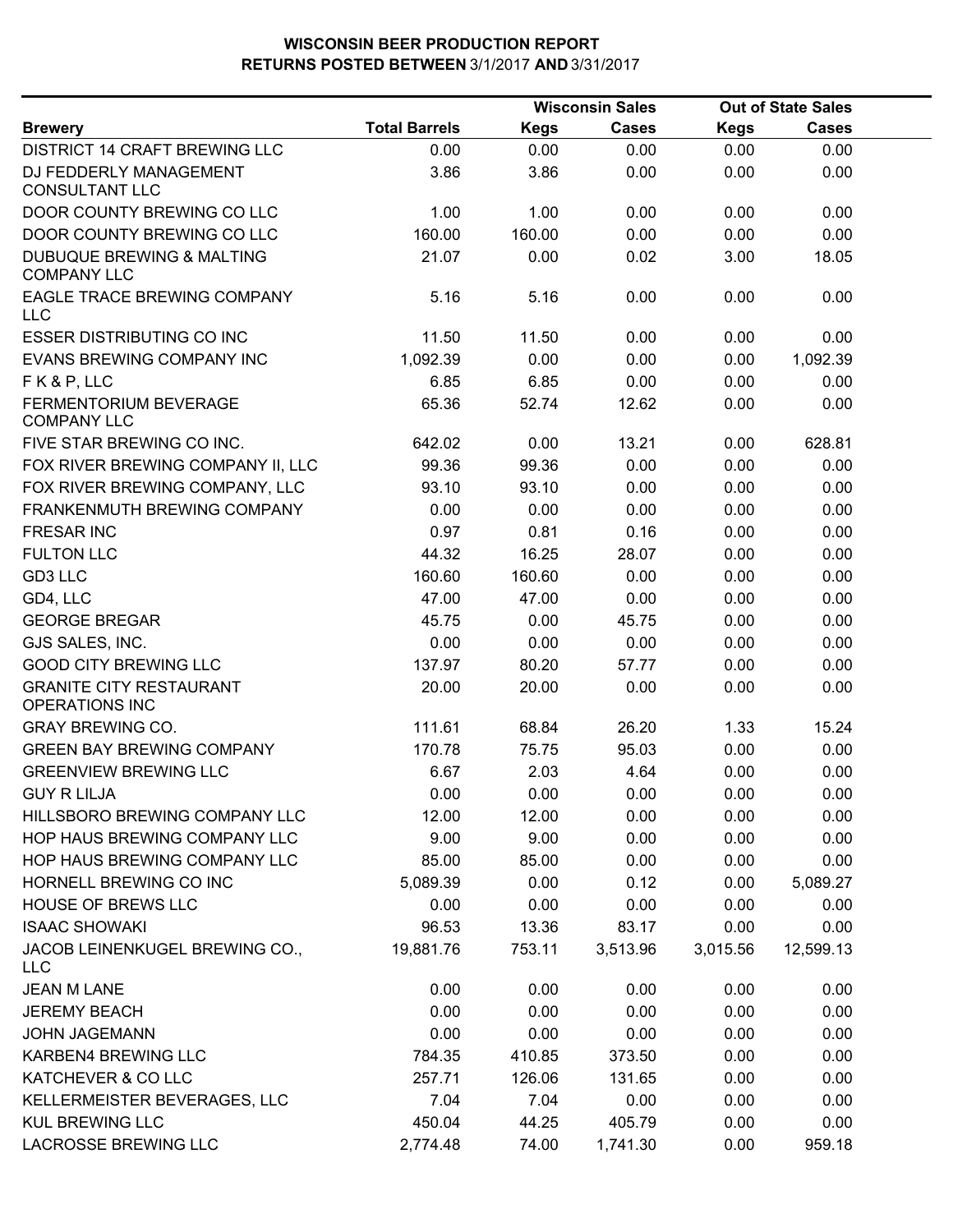|                                             |                      |             | <b>Wisconsin Sales</b> |             | <b>Out of State Sales</b> |  |
|---------------------------------------------|----------------------|-------------|------------------------|-------------|---------------------------|--|
| <b>Brewery</b>                              | <b>Total Barrels</b> | <b>Kegs</b> | <b>Cases</b>           | <b>Kegs</b> | <b>Cases</b>              |  |
| LAKEFRONT BREWERY, INC.                     | 3,329.17             | 1,221.11    | 1,617.39               | 81.46       | 409.21                    |  |
| LAKEFRONT BREWERY, INC.                     | 0.00                 | 0.00        | 0.00                   | 0.00        | 0.00                      |  |
| LAKEWALK BREWERY AND CAFE<br><b>COMPANY</b> | 35.00                | 35.00       | 0.00                   | 0.00        | 0.00                      |  |
| LAZY MONK BREWING LLC                       | 50.64                | 34.85       | 15.79                  | 0.00        | 0.00                      |  |
| LEACH GOLF PROPERTIES, INC.                 | 0.00                 | 0.00        | 0.00                   | 0.00        | 0.00                      |  |
| LEATHERHEAD BREWING COMPANY<br><b>LLC</b>   | 6.98                 | 6.98        | 0.00                   | 0.00        | 0.00                      |  |
| <b>LEVI FUNK</b>                            | 0.00                 | 0.00        | 0.00                   | 0.00        | 0.00                      |  |
| LHM BREW PUB, LLC                           | 14.35                | 14.35       | 0.00                   | 0.00        | 0.00                      |  |
| LIKE MINDS BREWING LLC                      | 100.50               | 100.50      | 0.00                   | 0.00        | 0.00                      |  |
| <b>LOST ISLAND WINE LLC</b>                 | 0.81                 | 0.81        | 0.00                   | 0.00        | 0.00                      |  |
| LUCETTE BREWING COMPANY LLC                 | 0.00                 | 0.00        | 0.00                   | 0.00        | 0.00                      |  |
| LUCKYS 1313 BREW PUB INVESTOR<br><b>LLC</b> | 17.00                | 17.00       | 0.00                   | 0.00        | 0.00                      |  |
| LUCKYS 1313 BREW PUB INVESTOR<br><b>LLC</b> | 0.00                 | 0.00        | 0.00                   | 0.00        | 0.00                      |  |
| LUCKYS 1313 BREW PUB INVESTOR<br><b>LLC</b> | 0.00                 | 0.00        | 0.00                   | 0.00        | 0.00                      |  |
| MARK ANTHONY BREWING INC                    | 42,135.05            | 0.00        | $-1,224.80$            | 0.00        | 43,359.85                 |  |
| <b>MARK RIGGLE</b>                          | 0.00                 | 0.00        | 0.00                   | 0.00        | 0.00                      |  |
| MATTHEW J GEARY                             | 28.95                | 19.76       | 9.19                   | 0.00        | 0.00                      |  |
| MELMS BREWING COMPANY INC                   | 1.00                 | 0.00        | 1.00                   | 0.00        | 0.00                      |  |
| MILLER BREWING INTERNATIONAL,<br>INC.       | 0.00                 | 0.00        | 0.00                   | 0.00        | 0.00                      |  |
| MILLERCOORS LLC                             | 378.94               | 0.00        | 0.94                   | 378.00      | 0.00                      |  |
| MILLERCOORS LLC                             | 582,432.64           | 11,494.17   | 90,694.15              | 60,042.76   | 420,201.56                |  |
| MILWAUKEE BREWING COMPANY                   | 30.00                | 30.00       | 0.00                   | 0.00        | 0.00                      |  |
| MILWAUKEE BREWING COMPANY                   | 667.45               | 261.50      | 378.95                 | 4.50        | 22.50                     |  |
| MINOCQUA BREWING CO INC                     | 19.75                | 19.75       | 0.00                   | 0.00        | 0.00                      |  |
| <b>MISSION BREWERY INC</b>                  | 0.00                 | 0.00        | 0.00                   | 0.00        | 0.00                      |  |
| MOBCRAFT BEER INC                           | 152.21               | 75.80       | 76.41                  | 0.00        | 0.00                      |  |
| MOOSEJAW PIZZA & BREWING CO LLC             | 109.00               | 89.82       | 19.18                  | 0.00        | 0.00                      |  |
| MOUNTAIN CREST SRL LLC                      | 5,804.89             | 17.75       | 725.63                 | 2.00        | 5,059.51                  |  |
| NATHAN R WARNKE                             | 9.50                 | 9.50        | 0.00                   | 0.00        | 0.00                      |  |
| NEW GLARUS BREWING COMPANY                  | 787.23               | 152.26      | 634.97                 | 0.00        | 0.00                      |  |
| NEW GLARUS BREWING COMPANY                  | 11,798.44            | 4,424.50    | 7,373.94               | 0.00        | 0.00                      |  |
| NEXT DOOR BREWING LLC                       | 9.00                 | 9.00        | 0.00                   | 0.00        | 0.00                      |  |
| NEXT DOOR BREWING LLC                       | 62.70                | 14.00       | 48.70                  | 0.00        | 0.00                      |  |
| NICHOLAS CALAWAY                            | 15.52                | 15.52       | 0.00                   | 0.00        | 0.00                      |  |
| NOBLE ROOTS BREWING COMPANY,<br><b>LLC</b>  | 36.00                | 36.00       | 0.00                   | 0.00        | 0.00                      |  |
| NORTHWOODS BREWING CORP LLC                 | 39.00                | 39.00       | 0.00                   | 0.00        | 0.00                      |  |
| O'SO BREWING COMPANY                        | 342.76               | 131.33      | 211.43                 | 0.00        | 0.00                      |  |
| OLD ABE BREWING LLC                         | 0.00                 | 0.00        | 0.00                   | 0.00        | 0.00                      |  |
| OLIPHANT BREWING LLC                        | 47.96                | 37.47       | 0.00                   | 10.49       | 0.00                      |  |
| PABST BREWING COMPANY LLC                   | 0.00                 | 0.00        | 0.00                   | 0.00        | 0.00                      |  |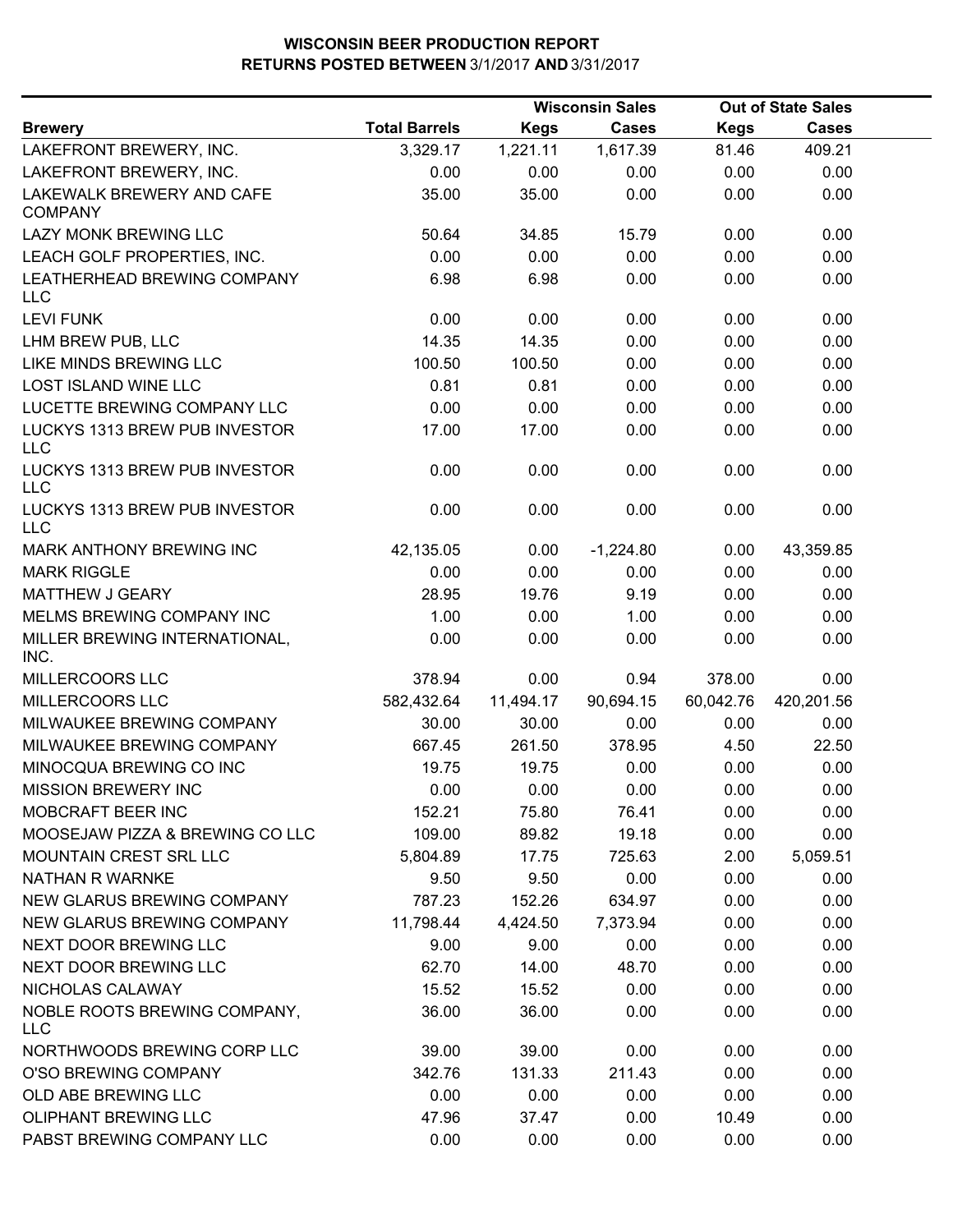|                                            |                      |             | <b>Wisconsin Sales</b> |             | <b>Out of State Sales</b> |  |
|--------------------------------------------|----------------------|-------------|------------------------|-------------|---------------------------|--|
| <b>Brewery</b>                             | <b>Total Barrels</b> | <b>Kegs</b> | <b>Cases</b>           | <b>Kegs</b> | <b>Cases</b>              |  |
| PABST BREWING COMPANY LLC                  | 0.00                 | 0.00        | 0.00                   | 0.00        | 0.00                      |  |
| PANDORA BREWING INC                        | 0.00                 | 0.00        | 0.00                   | 0.00        | 0.00                      |  |
| PARCHED EAGLE BREWPUB LLC                  | 7.80                 | 7.80        | 0.00                   | 0.00        | 0.00                      |  |
| PETER H GENTRY                             | 11.00                | 11.00       | 0.00                   | 0.00        | 0.00                      |  |
| PETER H GENTRY                             | 206.35               | 206.35      | 0.00                   | 0.00        | 0.00                      |  |
| PETER H GENTRY                             | 0.00                 | 0.00        | 0.00                   | 0.00        | 0.00                      |  |
| PETER PETERSON                             | 4.00                 | 4.00        | 0.00                   | 0.00        | 0.00                      |  |
| PHUSION PROJECTS LLC                       | 41,336.10            | 0.00        | 555.03                 | 0.00        | 40,781.07                 |  |
| PIGEON RIVER BREWING LLC                   | 7.73                 | 7.73        | 0.00                   | 0.00        | 0.00                      |  |
| PITCHFORK BREWING LLC                      | 17.15                | 17.15       | 0.00                   | 0.00        | 0.00                      |  |
| PLYMOUTH BREWING COMPANY LLC               | 20.44                | 20.44       | 0.00                   | 0.00        | 0.00                      |  |
| PORT HURON BREWING COMPANY,<br><b>LLC</b>  | 45.26                | 24.92       | 20.34                  | 0.00        | 0.00                      |  |
| RAIL HOUSE PROPERTIES LLC                  | 24.00                | 24.00       | 0.00                   | 0.00        | 0.00                      |  |
| RAISED GRAIN BREWING COMPANY<br><b>LLC</b> | 44.92                | 39.55       | 5.37                   | 0.00        | 0.00                      |  |
| <b>RANDOLPH OSKEY</b>                      | 12.97                | 12.97       | 0.00                   | 0.00        | 0.00                      |  |
| RANDYS FUN HUNTERS BREWERY INC             | 12.00                | 12.00       | 0.00                   | 0.00        | 0.00                      |  |
| RED EYE BREWING COMPANY LLC                | 39.50                | 39.50       | 0.00                   | 0.00        | 0.00                      |  |
| REGAL BRAU BREWING COMPANY LLC             | 3,876.21             | 0.00        | 146.48                 | 0.00        | 3,729.73                  |  |
| RHINELANDER BREWING CO LLC                 | 3,305.79             | 7.50        | 139.68                 | 5.00        | 3,153.61                  |  |
| ROBERT A LARSON                            | 213.26               | 94.67       | 93.12                  | 7.83        | 17.64                     |  |
| ROCK COUNTY BREWING COMPANY<br><b>LLC</b>  | 14.61                | 14.61       | 0.00                   | 0.00        | 0.00                      |  |
| ROCKY REEF BREWING COMPANY                 | 11.00                | 11.00       | 0.00                   | 0.00        | 0.00                      |  |
| <b>ROGER MILLER</b>                        | 5.80                 | 5.80        | 0.00                   | 0.00        | 0.00                      |  |
| <b>ROSS M NELSON</b>                       | 0.34                 | 0.34        | 0.00                   | 0.00        | 0.00                      |  |
| ROWLAND'S CALUMET BREWING CO.,<br>INC.     | 7.00                 | 7.00        | 0.00                   | 0.00        | 0.00                      |  |
| ROWLAND'S CALUMET BREWING CO.,<br>INC.     | 7.00                 | 7.00        | 0.00                   | 0.00        | 0.00                      |  |
| RUSH RIVER BREWING LLC                     | 228.46               | 65.89       | 43.60                  | 56.03       | 62.94                     |  |
| <b>RUSTIC VENTURES LLC</b>                 | 10.69                | 10.69       | 0.00                   | 0.00        | 0.00                      |  |
| <b>RUSTIC VENTURES LLC</b>                 | 0.00                 | 0.00        | 0.00                   | 0.00        | 0.00                      |  |
| SAND CREEK BREWING CO LLC                  | 214.97               | 61.14       | 135.29                 | 18.39       | 0.15                      |  |
| SAWMILL BREWING CO INC                     | 24.75                | 24.75       | 0.00                   | 0.00        | 0.00                      |  |
| SLEEMAN BREWING COMPANY USA<br><b>INC</b>  | 26,431.19            | 7.49        | 3,852.69               | 5,155.06    | 17,415.95                 |  |
| <b>SLOCUM LLC</b>                          | 46.50                | 46.50       | 0.00                   | 0.00        | 0.00                      |  |
| SOUTH SHORE BREWERY, INC.                  | 27.84                | 11.52       | 7.13                   | 6.00        | 3.19                      |  |
| SOUTH SHORE BREWERY, INC.                  | 36.03                | 36.03       | 0.00                   | 0.00        | 0.00                      |  |
| <b>SPB LLC</b>                             | 3,906.76             | 511.50      | 1,000.38               | 121.50      | 2,273.38                  |  |
| SPRECHER BREWING COMPANY, INC.             | 723.91               | 209.91      | 405.01                 | 31.91       | 77.08                     |  |
| STARBOARD BREWING COMPANY LLC              | 9.00                 | 9.00        | 0.00                   | 0.00        | 0.00                      |  |
| STILLMANK BREWING COMPANY                  | 81.67                | 36.77       | 44.90                  | 0.00        | 0.00                      |  |
| STONE CELLAR BREWPUB, INC.                 | 199.32               | 199.32      | 0.00                   | 0.00        | 0.00                      |  |
| SUGAR CREEK ACQUISITION LLC                | 0.00                 | 0.00        | 0.00                   | 0.00        | 0.00                      |  |